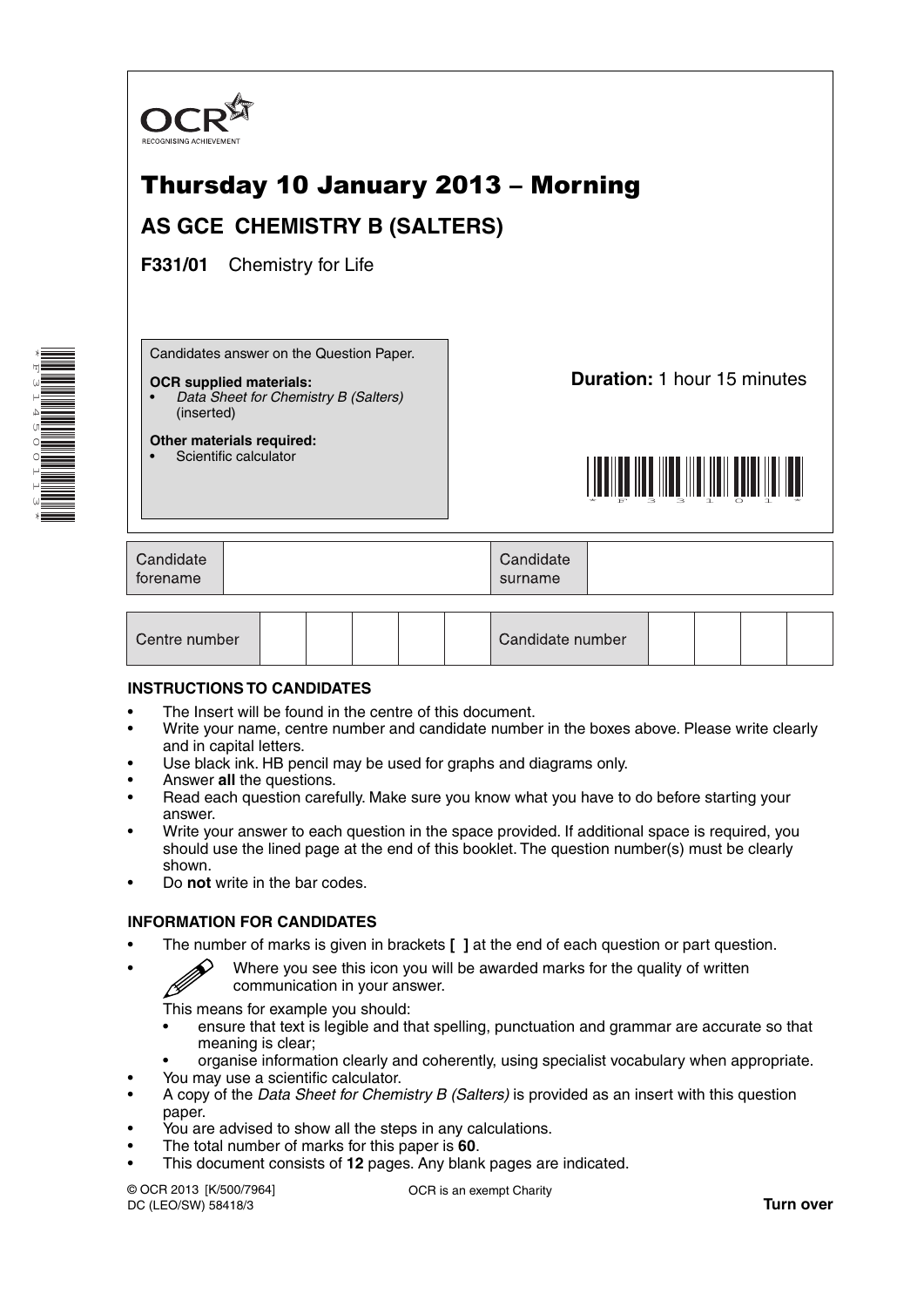#### Answer all the questions.

- $\blacksquare$ Reforming is a process used by oil refineries to increase the octane number of fuels. However, it is now possible to fit cars directly with an 'on-board' reformer. The reformer converts unburnt hydrocarbons in the exhaust to molecules with a higher octane number, which are recycled.
	- State what *octane number* measures and explain why it is desirable to increase the  $(a)$  (i) octane number of a fuel.

State the type of hydrocarbon molecule produced by the reforming process.  $(ii)$ 

- (b) An on-board reformer uses the heat from the car exhaust gases and a heterogeneous catalyst to convert unburnt hydrocarbons from the fuel into the 'reformate'.
	- Explain the terms *heterogeneous* and *catalyst* in the sentence above.  $(i)$

(ii) Older, leaded fuels cannot be used with on-board reformers because they poison the catalyst.

Explain how the catalyst is poisoned.

(iii) Hydrogen gas is also produced in reforming. Hydrogen is used as a fuel in some cars.

Suggest a benefit associated with the use of hydrogen as a fuel in cars.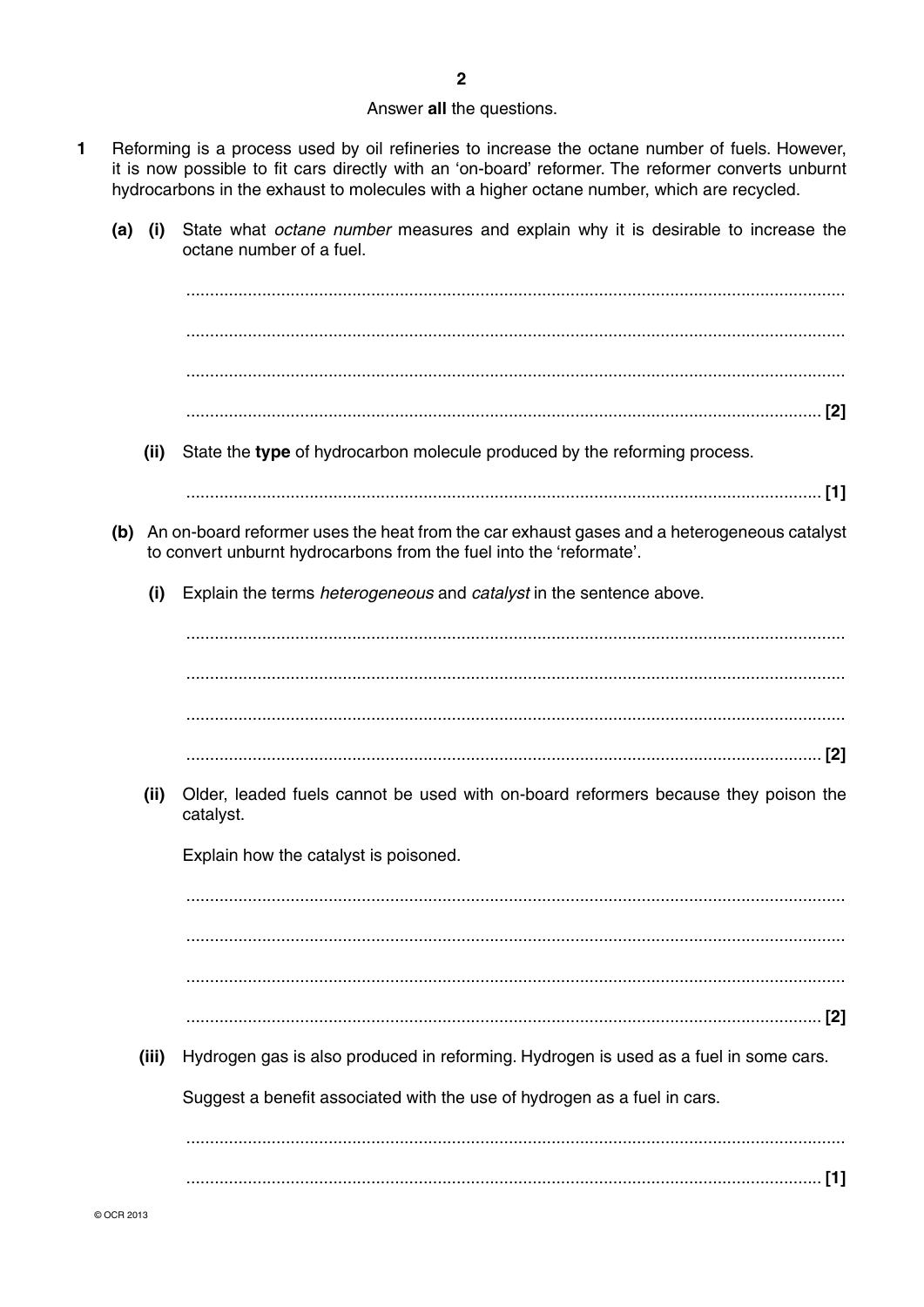- $\overline{3}$
- (iv) The on-board reforming process is endothermic. Use ideas of bond breaking and bond making to explain how a process can be endothermic.

(c) Cracking is another process that can be used to improve the performance of hydrocarbon fuels. Explain what happens in cracking reactions and what types of molecules are produced. 

[Total: 14]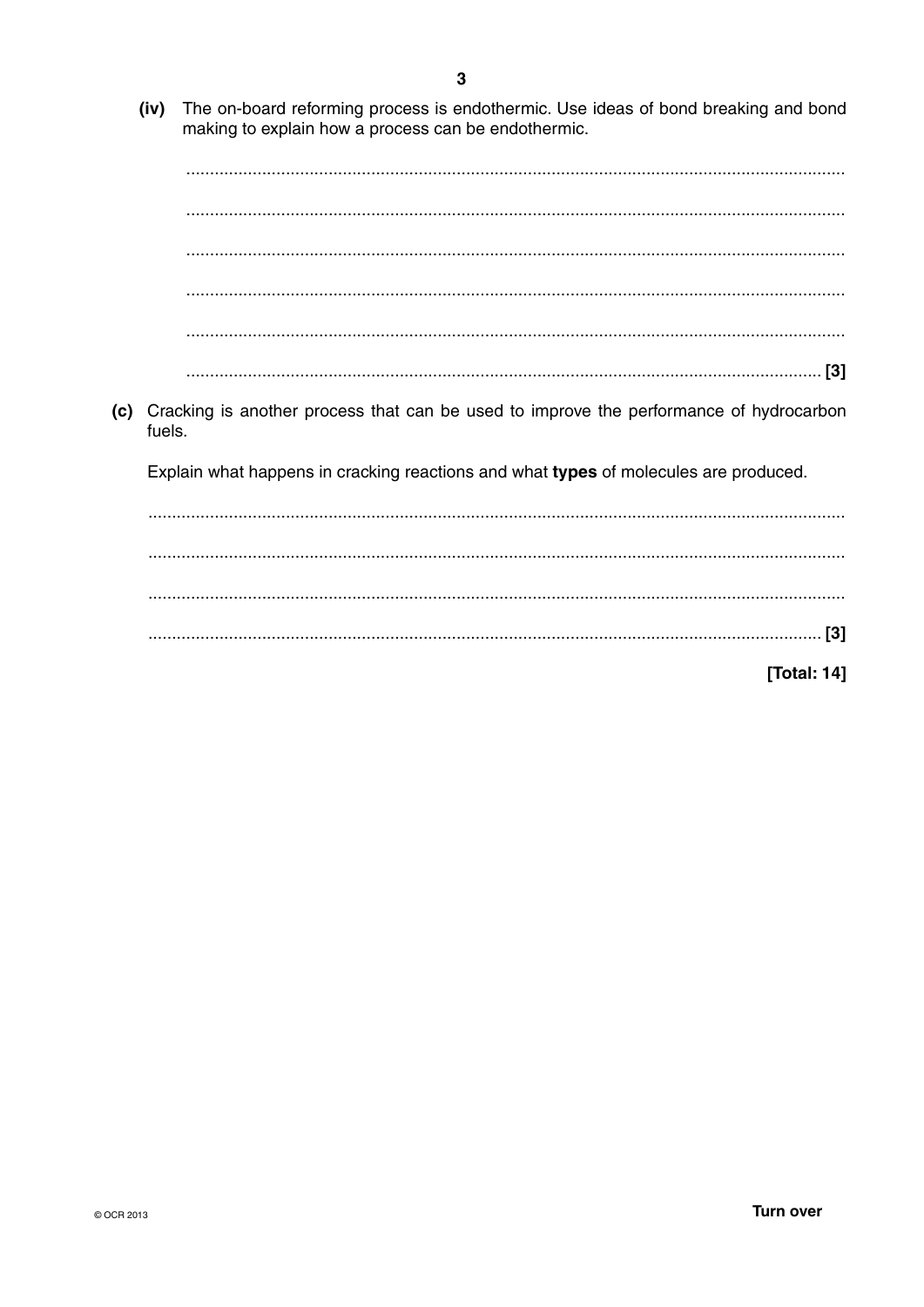- **2** There has been a steep rise in demand in recent years for the isotope helium-3. This isotope is used widely in cold temperature research and medical imaging.
	- **(a) (i)** Complete the following table to show the atomic structures of helium-3 and helium-4.

| <b>Isotope</b> | <b>Number of protons</b> | <b>Number of neutrons</b> | <b>Number of electrons</b> |
|----------------|--------------------------|---------------------------|----------------------------|
| Helium-3       |                          |                           |                            |
| Helium-4       |                          |                           |                            |

- 
- **(ii)** Helium-3 is produced by the radioactive decay of hydrogen-3, one of the isotopes of hydrogen.

State the type of radioactive decay in which hydrogen-3 is converted to helium-3.

Explain your answer.

 ........................................................................................................................................... ........................................................................................................................................... ...................................................................................................................................... **[2]**

- **(b)** Helium-3 is also formed in the Sun by nuclear **fusion** processes involving isotopes of hydrogen.
	- **(i)** Write the nuclear fusion equation for the production of helium-3 from **two** different isotopes of hydrogen.

## **[1]**

**[1]**

 **(ii)** Nuclear fusion processes could be a useful energy source. It is very difficult, however, to create the high temperatures and pressures to bring about safe fusion on Earth.

Suggest why very high temperatures and pressures are needed for nuclear fusion.

 ........................................................................................................................................... ........................................................................................................................................... ...................................................................................................................................... **[2]**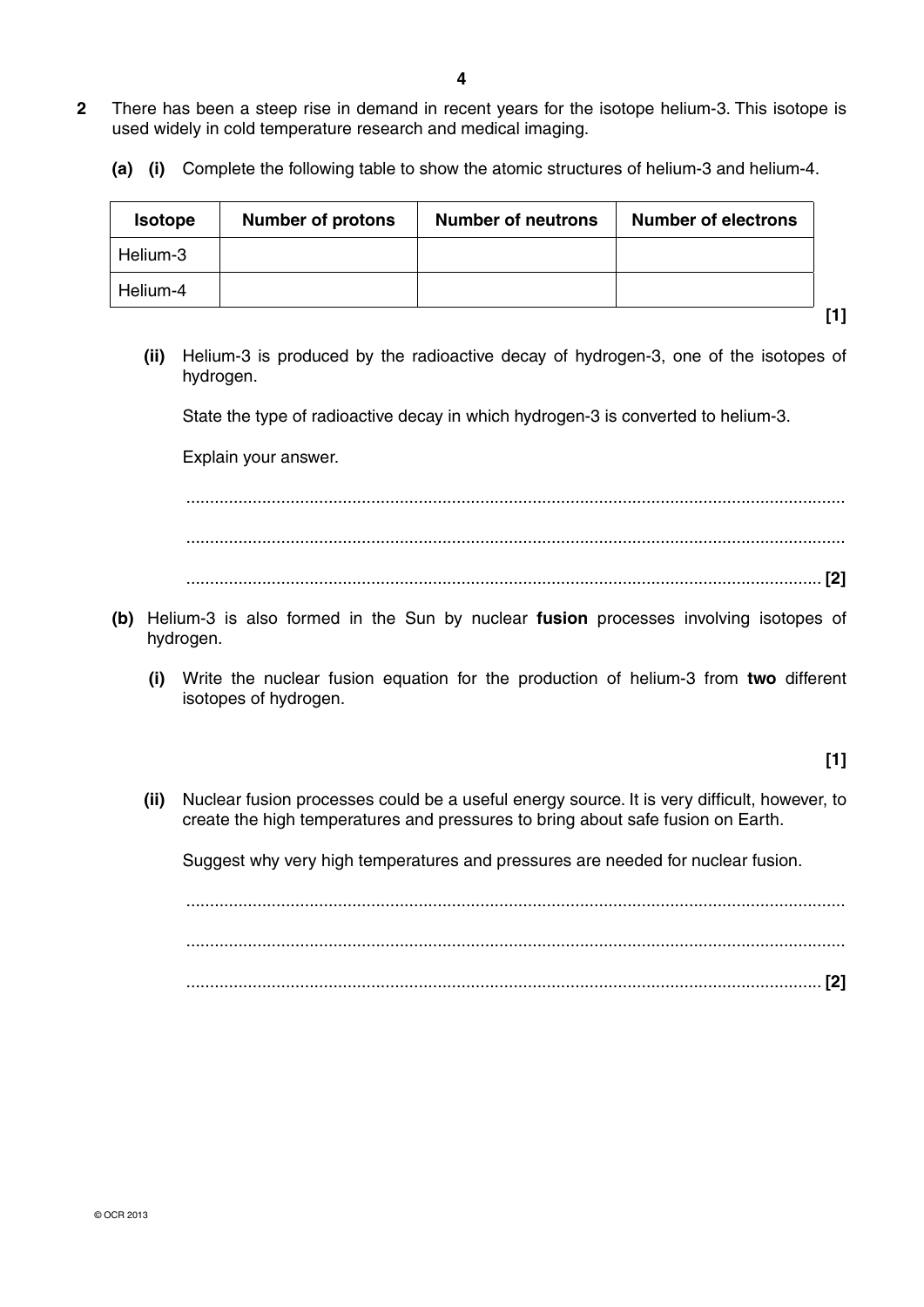- (c) The presence of helium in the Sun was detected when its atomic absorption spectrum was recorded during a solar eclipse.
	- Describe the appearance of an atomic absorption spectrum.  $(i)$

 $(ii)$ Explain, in terms of electronic energy levels, why the atomic absorption spectrum of a particular element is unique.

In your answer you should include the relationship between energy and the radiation absorbed

(d) The isotopic composition of a sample of helium can be determined by using a time-of-flight mass spectrometer.

Describe the main stages in the operation of a time-of-flight mass spectrometer and explain why it is able to separate different isotopes of helium.

In your answer, you should use appropriate technical terms, spelled correctly.

**[Total: 16]** 

**Turn over**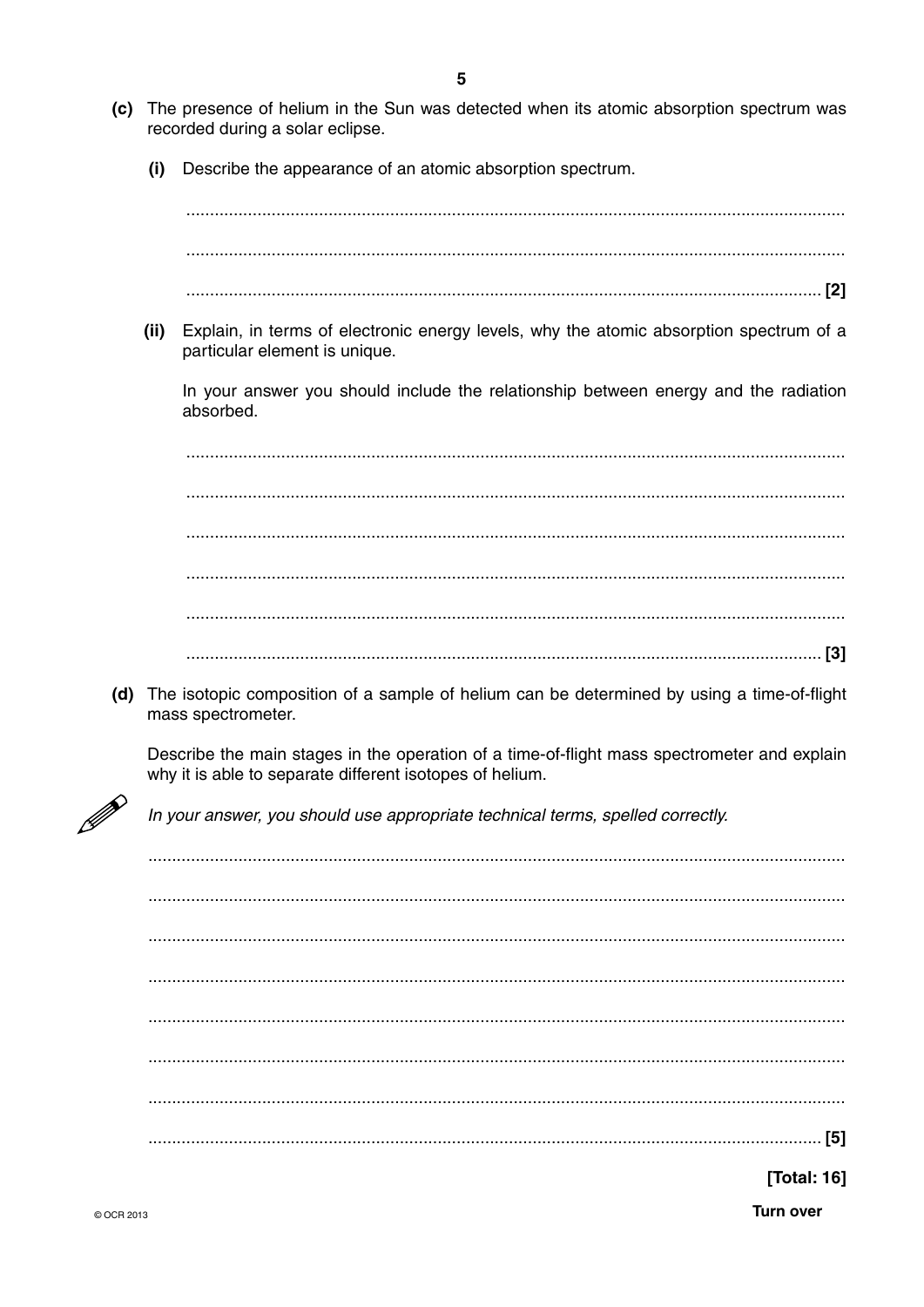- **3** 'GVL' is an organic compound made from the woody parts of food crops. It is an oxygenate and can be blended in small amounts in petrol or diesel.
	- **(a)** Explain why the addition of an oxygenate to petrol or diesel might improve the efficiency of the fuel.



 **(b)** Techniques have now been found to convert GVL into a fuel that can be used on its own, without blending.

One component of the fuel is hydrocarbon **A** with the following skeletal formula.



**hydrocarbon A**

 **(i)** Give the molecular formula of hydrocarbon **A**.

...................................................................................................................................... **[1]**

 **(ii)** The energy density of a fuel is the amount of energy, in kJ, released when 1.0 kg of the fuel is burned.

The enthalpy change of combustion of hydrocarbon **A** is –5300 kJ mol–1.

Calculate its energy density.

Give your answer to **two** significant figures.

energy density = .......................................... kJ per kg **[3]**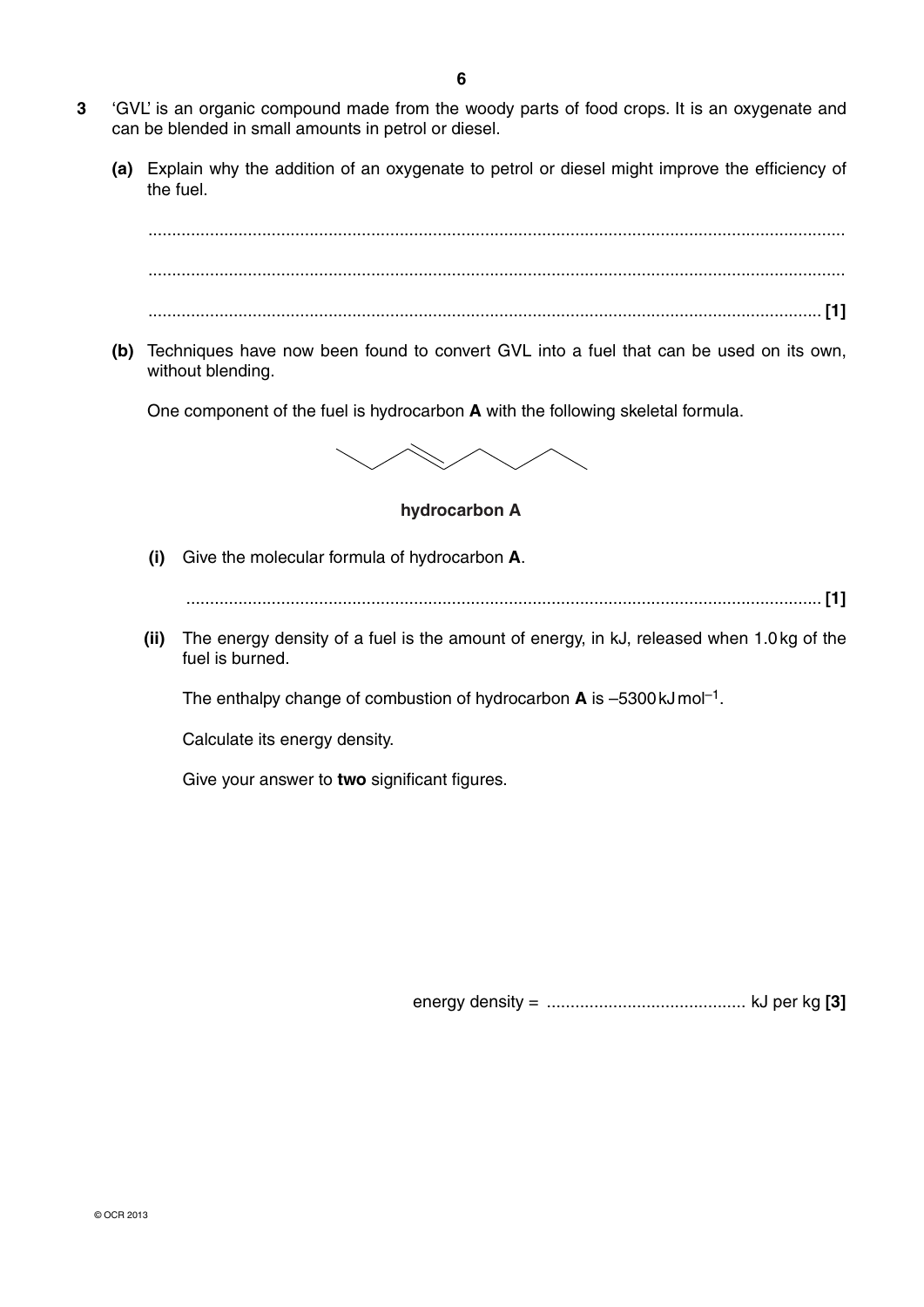- (c) Several structural isomers of hydrocarbon A are also present in the fuel manufactured from GVL.
	- Explain the term structural isomers.  $(i)$

(ii) One isomer of hydrocarbon A is shown below, where a and b represent bond angles.



isomer of hydrocarbon A

Suggest a value for bond angle **b** and explain your answer.

|       | [4]                                                                                                            |
|-------|----------------------------------------------------------------------------------------------------------------|
| (iii) | Would you expect the value of bond angle a to be greater, smaller or the same as the<br>value of bond angle b? |
|       | Explain your answer.                                                                                           |
|       |                                                                                                                |
|       |                                                                                                                |
|       |                                                                                                                |
|       |                                                                                                                |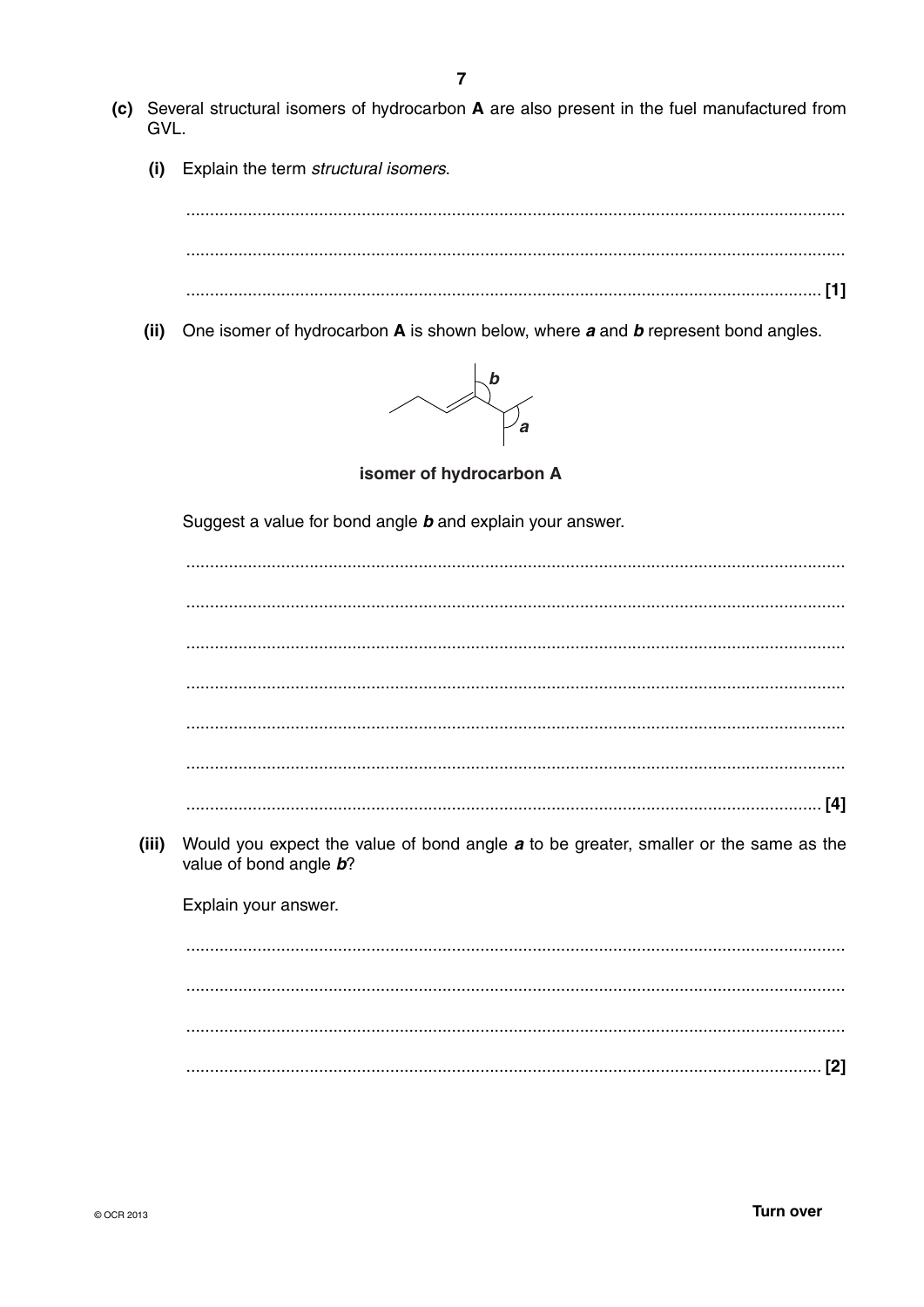**(d)** A student designs an experiment to measure the energy transferred when hydrocarbon **A** and one of its isomers are burned separately in air.

The student burns the liquid isomers in order to heat up water in copper cans. Care is taken to keep the heating conditions the same for the two liquids.

 **(i)** The student's results table for hydrocarbon **A** is shown below.

Use the data in the table to calculate the energy transferred to the water.

| <b>Starting temperature</b> | Final temperature of | <b>Volume of water</b> |  |  |
|-----------------------------|----------------------|------------------------|--|--|
| of water $\ell$ °C          | water $\ell$ °C      | used / $cm3$           |  |  |
| 22.0                        | 47.O                 | 200                    |  |  |

specific heat capacity of water =  $4.18 \text{ J} \text{g}^{-1} \text{K}^{-1}$ 

energy transferred to water = ...................................................... J **[1]**

What further information does the student require to calculate the enthalpy change of combustion of hydrocarbon **A**?

...........................................................................................................................................

- ...................................................................................................................................... **[1]**
- **(iii)** The enthalpy changes of combustion of hydrocarbon **A** and its isomer are approximately the same.

Suggest why the enthalpy changes of combustion are approximately the same.

 ........................................................................................................................................... ........................................................................................................................................... ........................................................................................................................................... ...................................................................................................................................... **[2]**

**<sup>(</sup>ii)** The student knows the  $M_r$  of hydrocarbon **A**.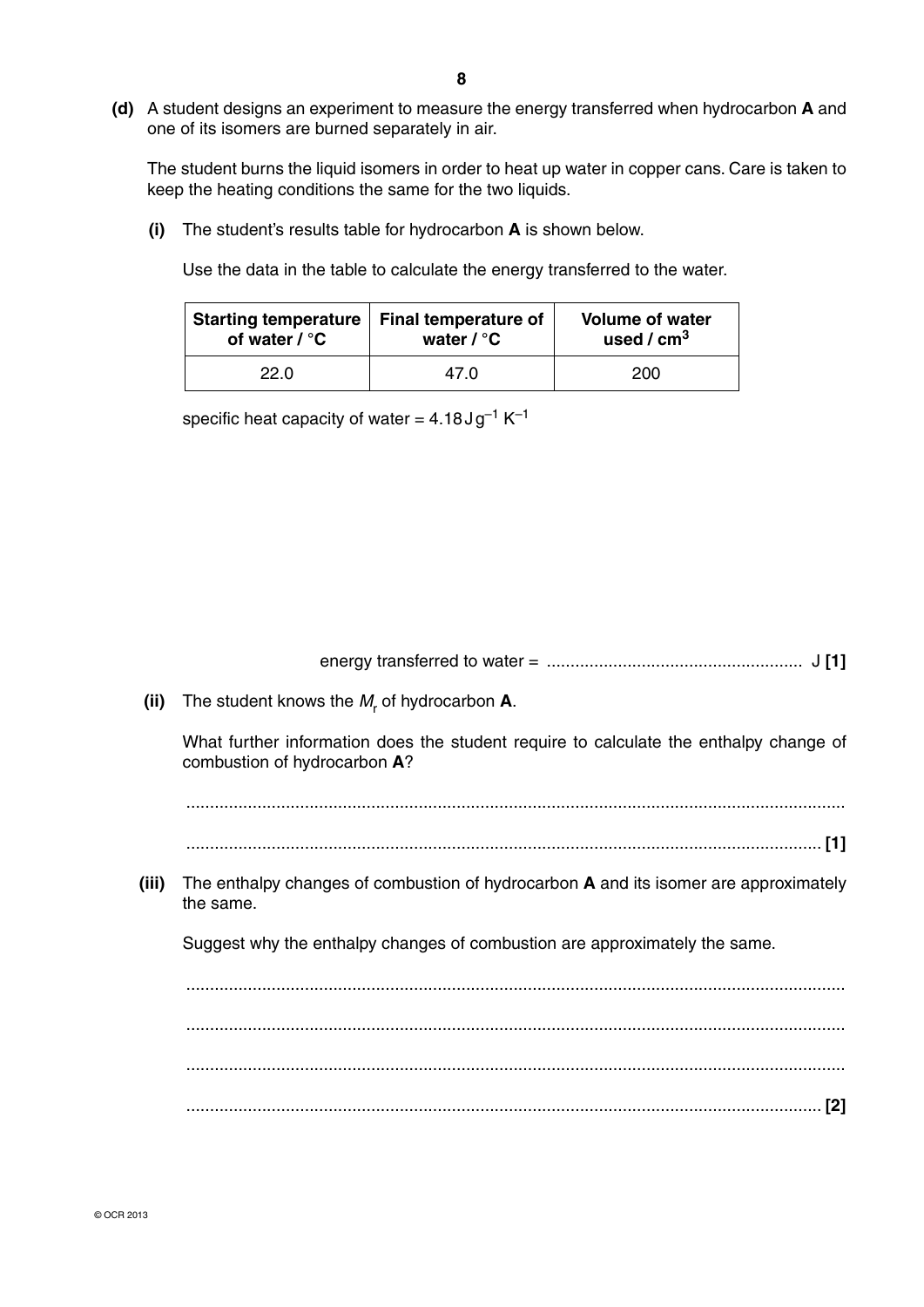**(iv)** The student's calculated values for the enthalpy changes of combustion were very much lower in magnitude than the data book values.

The main reason for this was heat loss to the surroundings.

Suggest **one** other possible reason for the low values.

Assume that the student carries out the experiment carefully and calculates the enthalpy changes correctly.

 ........................................................................................................................................... ...................................................................................................................................... **[1]**

**[Total: 17]**

**Question 4 begins on page 10**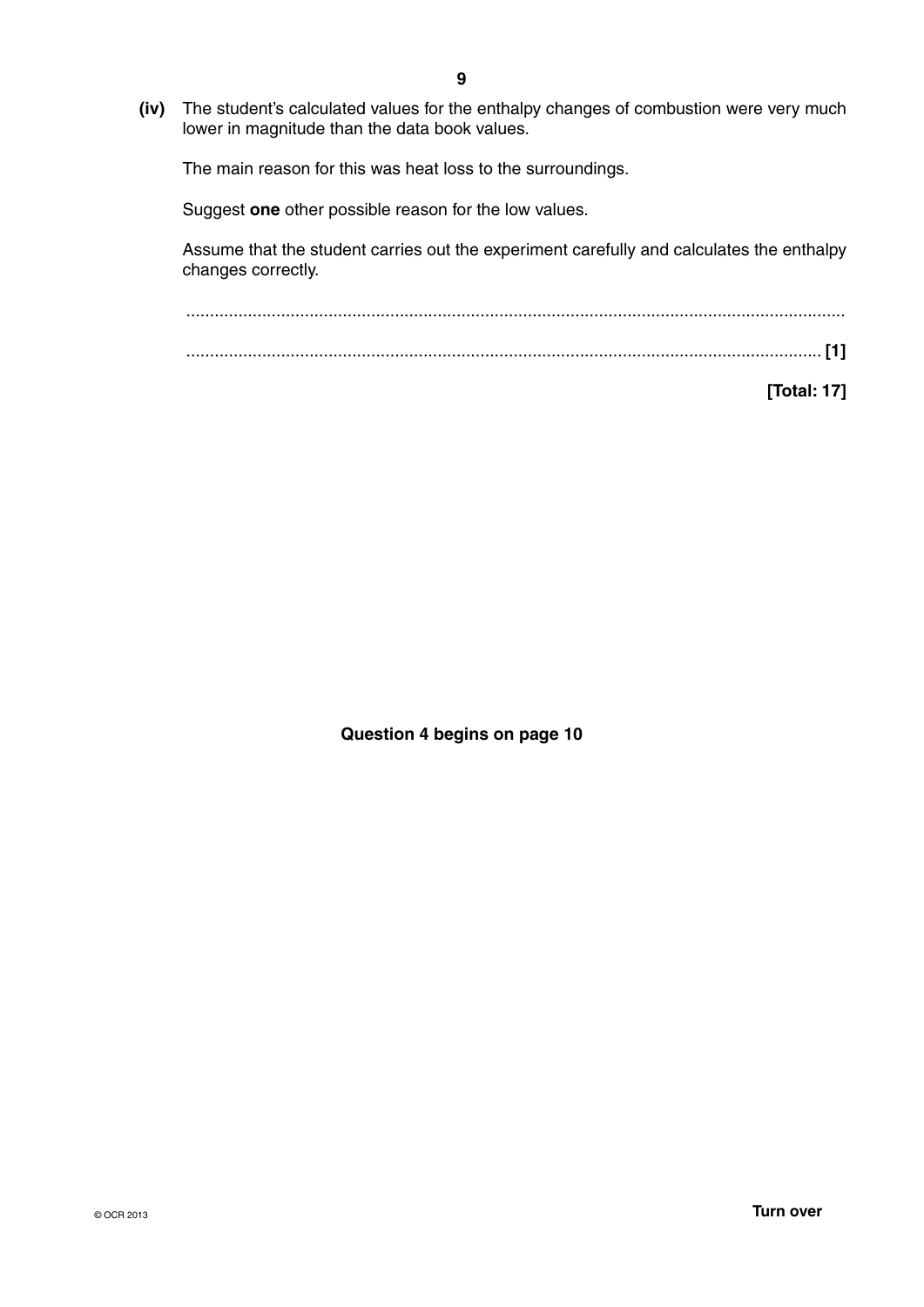**4** Gas lighters can be used to create a spark to light a Bunsen burner. These gas lighters contain one of three metals, iron, titanium or cerium, or possibly an alloy of two of these metals.

When the metal is struck against a hard material, such as a flint or ceramic wheel, a little piece of metal becomes detached and rapidly reacts with the oxygen in the air, glowing white hot and creating the spark.

**(a)** (i) Write the equation for the reaction of cerium with oxygen to form the oxide Ce<sub>2</sub>O<sub>3</sub>.

**[1]**

 **(ii)** Cerium forms another oxide containing 81.4% by mass of cerium.

Calculate the empirical formula of this oxide. Show your working.

 $A_{\mathsf{r}}$  Ce, 140.1

empirical formula of oxide ......................................................... **[2]**

- **(b)** Flint is a form of silicon dioxide.
	- **(i)** Silicon dioxide has a melting point above 1600 °C, does not conduct electricity and does not dissolve in water.

Suggest the structure and bonding of silicon dioxide.

 ........................................................................................................................................... ...................................................................................................................................... **[1]**

 **(ii)** Silicon is in the same group as carbon.

Draw a '*dot-and-cross* ' diagram for **carbon dioxide** in the space below.

Show outer electrons only.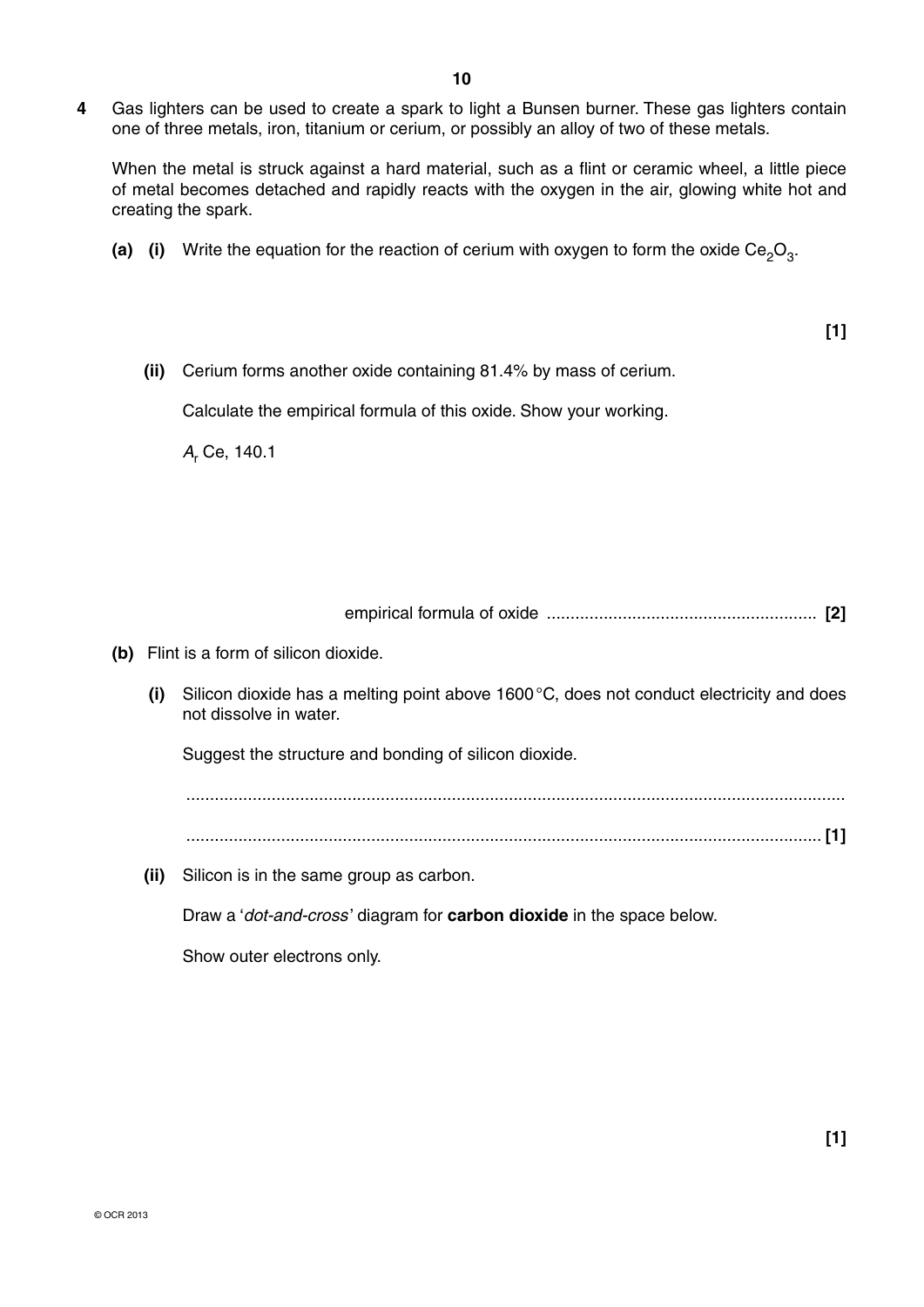**(iii)** A '*dot-and-cross* ' diagram for silicon dioxide is different from the '*dot-and-cross* ' diagram for carbon dioxide.

In what way is it different? ........................................................................................................................................... ........................................................................................................................................... ...................................................................................................................................... **[1]**

 **(c)** Titanium has a giant metallic structure.

Draw a **labelled** diagram to show a simple model of metallic bonding.

- **(d)** Mendeleev, in his early Periodic Table, arranged the known elements in order of their 'atomic weights'. However in several places, including between calcium and titanium, he left gaps.
	- **(i)** Explain why he left gaps and how subsequent research confirmed this decision.

 ........................................................................................................................................... ........................................................................................................................................... ........................................................................................................................................... ...................................................................................................................................... **[2] (ii)** State the property used in a modern Periodic Table to arrange the elements. ...................................................................................................................................... **[1] (iii)** What feature of an element's atomic structure is related to the element's position in the Periodic Table? ...................................................................................................................................... **[1]**

**[Total: 13]**

## **END OF QUESTION PAPER**

© OCR 2013